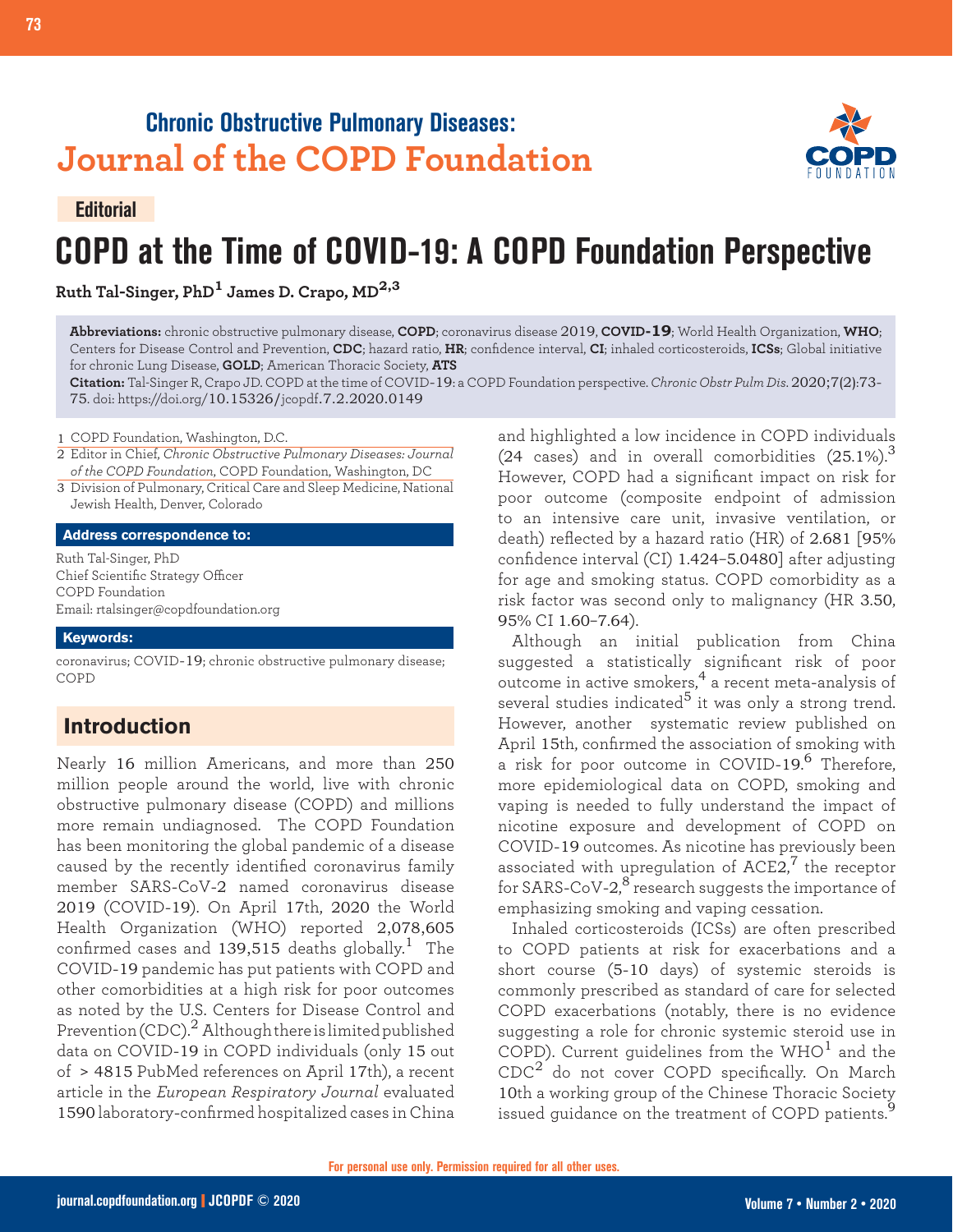On March 23rd, the Global initiative for chronic Obstructive Lung Disease (GOLD) issued guidance on keeping patients on their regular maintenance therapy<sup>10</sup> and this was supported by the American Thoracic Society (ATS) guidance on COVID-19 which was issued on March 30th.<sup>11</sup> However, the debate on treating COVID-19 with systemic steroids (regardless of underlying disease) continues. A small study in China demonstrated no benefit but also no harm $^{12}$ in contrast to quidance by the  $CDC^{13}$  to avoid the use of systemic steroids when treating COVID-19 which is based on previous experience with SARS-CoV and Middle East respiratory syndrome.<sup>14</sup> Another post-hoc study suggested a survival benefit in treating patients with COVID-19 and advanced respiratory distress syndrome.15 This adds to the confusion among physicians treating individuals with COVID-19, especially in the background of a respiratory comorbidity. Although 177 ongoing and planned global clinical trials are listed in ClinicalTrials.gov, none is specific for COPD.

Based on a recent report (in press) from the COPD Group of the Chinese Thoracic Society and the COPD Working Committee of the Chinese Association of Chest Physicians,<sup>9</sup> differential diagnosis of COVID-19 is challenging, due to the ongoing symptomatology of COPD, and often leads to delayed diagnosis as patients present with fever, fatigue and other systemic symptoms, and respiratory symptoms are relatively light. After 6 to 7 days, rapid deterioration of lung function may occur. Once infected with SARS-CoV-2 pneumonia, lung function in COPD patients can deteriorate rapidly leading to respiratory failure. In a small number of patients with COVID-19 pneumonitis (especially in the elderly) COVID-19 may initially present with delirium. The finding of delayed diagnosis of COPD patients infected with COVID-19 due to misdiagnosis as a COPD exacerbation was confirmed in a recent podcast from a physician on the frontlines interviewed by Steven Q. Simpson, MD, FCCP, American College of Chest Physicians President-Elect.<sup>16</sup> Moreover, in an recently completed COPD Foundation patient and caregiver survey, we observed that out of 177 COPD individuals who reported exacerbations in 2020, 16 were suspected for COVID-19 but only 5 were tested (unpublished data, March/April 2020). Considering the high incidence of COVID-19, it seems imperative to test COPD patients presenting with symptoms of an exacerbation to prevent further dissemination.

The COPD Foundation focuses on empowering and engaging the community to show that there is hope and that individuals with COPD and their families can take positive steps to lead meaningful and productive lives with COPD during this challenging global crisis. As the COVID-19 pandemic has put patients with COPD and other comorbidities at a high risk for poor outcomes, *[the COPD Foundation is keeping](https://www.copdfoundation.org/Learn-More/I-am-a-Person-with-COPD/Coronavirus-Information.aspx) [our community informed](https://www.copdfoundation.org/Learn-More/I-am-a-Person-with-COPD/Coronavirus-Information.aspx)* on emerging developments through a dedicated website which is updated regularly.<sup>17</sup> Members of our Medical and Scientific Advisory Committee and other expert partners help ensure that accurate information is shared with our COPD community through blogs, webinars and Q&A posted on our website and on social media.

Access to pulmonary rehabilitation (PR) is a key issue for patients with COPD. On March 26th the COPD Foundation, in collaboration with the ATS and the American Lung Association,<sup>18</sup> published a guidance on what to do when PR is unavailable. In addition, we provided links to our *[exercise website](https://www.copdfoundation.org/Learn-More/I-am-a-Person-with-COPD/Exercise.aspx)*<sup>19</sup> and the *[free COPD Pocket Consultant Guide App](https://www.copdfoundation.org/Learn-More/The-COPD-Pocket-Consultant-Guide/Patient-Caregiver-Track.aspx)* which helps patients exercise at home.<sup>20</sup> However, this crisis highlights a need for improved, remotely supervised physical therapy programs that utilize telehealth technology to advise patients on appropriate at home exercise that is tailored to their specific needs.

Our global online community, *[COPD](https://www.copdfoundation.org/COPD360social/Community/Activity-Feed.aspx)360social* includes over 47,000 members from 151 countries and is currently serving a critically important role in communicating with the COPD community about COVID-19 by addressing the specific needs and risks that the individual with COPD may face. $^{21}$  On March 29th we launched the first of a series of global surveys $^{22}$ on COVID-19 which includes analysis of free text responses (funded by our industry partners) to ensure that the COPD Foundation programs will address all of the specific needs of the community. Combined with surveys to clinicians addressing questions on the use of ICSs, nebulizers and airway clearance devices for patients with COPD and experiencing COVID-19 infection, we aim to continue to support our community through this global crisis.